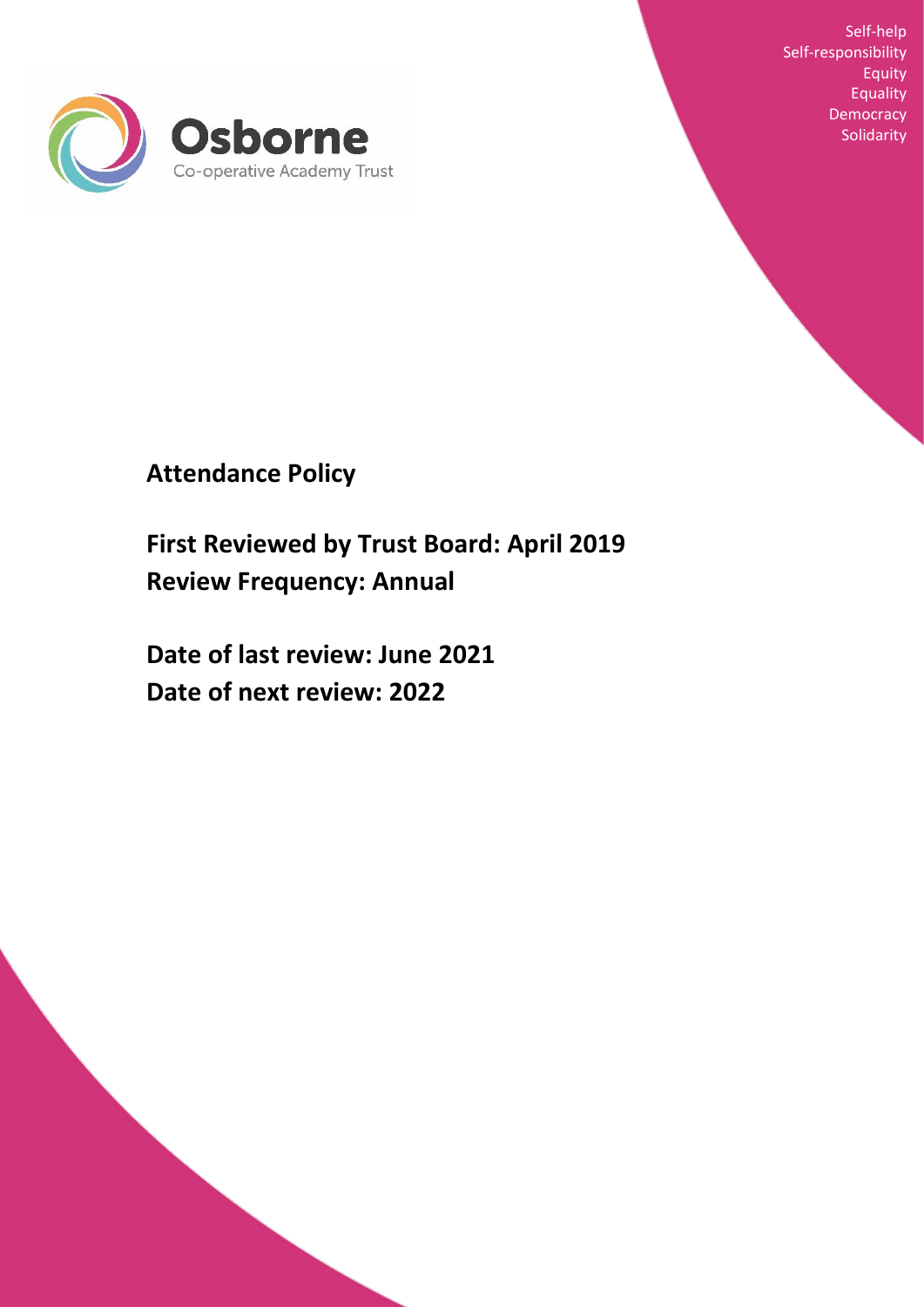| <b>Author</b>      | Date Created  | <b>Version</b> | <b>Notes</b>                       |
|--------------------|---------------|----------------|------------------------------------|
| L. Coates          | April 2019    | 1.0            |                                    |
| L. Coates/M. Brice | November 2020 | 1.1            | Covid-19 Addendum                  |
| L.Coates/M.Brice   | June 2021     | 1.2            | Covid-19 Addendum updated guidance |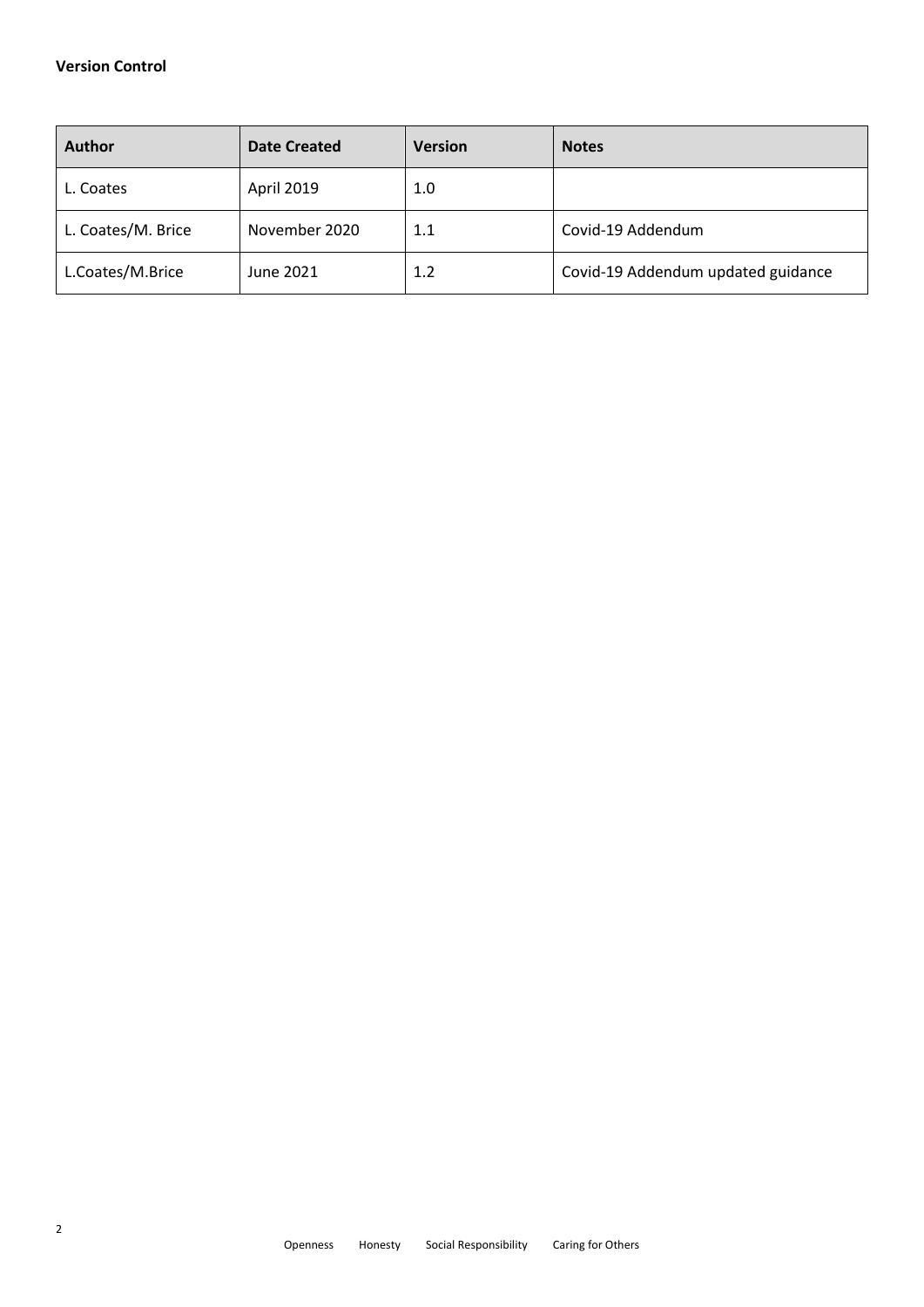## **Osborne Co-operative Academy Trust**

Osborne Co-operative Academy Trust is a multi-academy trust (MAT) incorporated around the principles and values of the international co-operative movement. These are Equality, Equity, Democracy, Self-help, Self-Responsibility and Solidarity, along with the ethical values of openness, honesty, social responsibility and caring for others. These values and principles underpin all our actions.

## **Aims**

Osborne Co-operative Academy Trust requires its schools to:

- Instil the expectation that all members of the Osborne Co-operative Academy Trust have excellent attendance to ensure that the central purpose of learning is not disrupted.
- Establish an effective system of incentives and rewards which acknowledges the efforts of pupils to improve their attendance and timekeeping and challenge the behaviour of those pupils and parents/carers who give low priority to attendance and punctuality.
- Establish an effective and efficient system of communication with pupils, parents/carers and appropriate agencies to provide information, advice, and support and maintain dialogue and a shared concern for the education and success of the pupil.
- Continually monitor the curriculum and learning environment to ensure the promotion of good attendance developing a welcoming, caring environment, whereby each member of the school community feels safe and secure.
- Relate attendance issues directly to the school's co-operative values, ethos and curriculum
- Maintain a high profile for attendance and punctuality, establishing **96% and above** as the benchmark for all pupils.

#### **Roles and Responsibilities**

Attendance is a pupil welfare and safeguarding issue. Osborne Co-operative Academy Trust takes its safeguarding responsibilities in these areas very seriously. Schools also have safeguarding duties under section 175 of the Education Act 2002 in respect of their pupils, and as part of this should investigate any unexplained absences. Academies and independent schools have a similar safeguarding duty for their pupils.

#### **Trust Educational Welfare Officers (EWO)**

- Maintain regular contact with the school and support the Attendance Officers in carrying out their duties
- Develop effective relationships with potentially vulnerable families
- Carry out home visits following a prolonged absence, lack of contact or a concern raised by the school
- Collaborate with the Local Authority to ensure that all requested documentation for Court cases is completed in a timely manner
- Attend court cases when required

#### **School Staff**

- Attendance Registers are legal documents and must be accurate. Within every Trust school teachers will be expected to take a register at the beginning of every session in our Secondary Schools and at the start of the morning and afternoon session in our Primary Schools. No blanks should be left on the register, any pupil not present when the register is taken should be marked absent.
- Each school will hold an appendix to this policy detailing the actions taken if a child is absent or missing from a session.
- Where a pupil has not attended school for one week medical evidence will be required or the absence will be coded as an unauthorised holiday and a Penalty Notice may be issued.
- Absence of 10% will be recorded as persistently absent in line with national expectations.
- Each school will embed systems that raise the awareness of the importance of attendance that will support the pupils in achieving at least national expectance of attendance at 96% or above.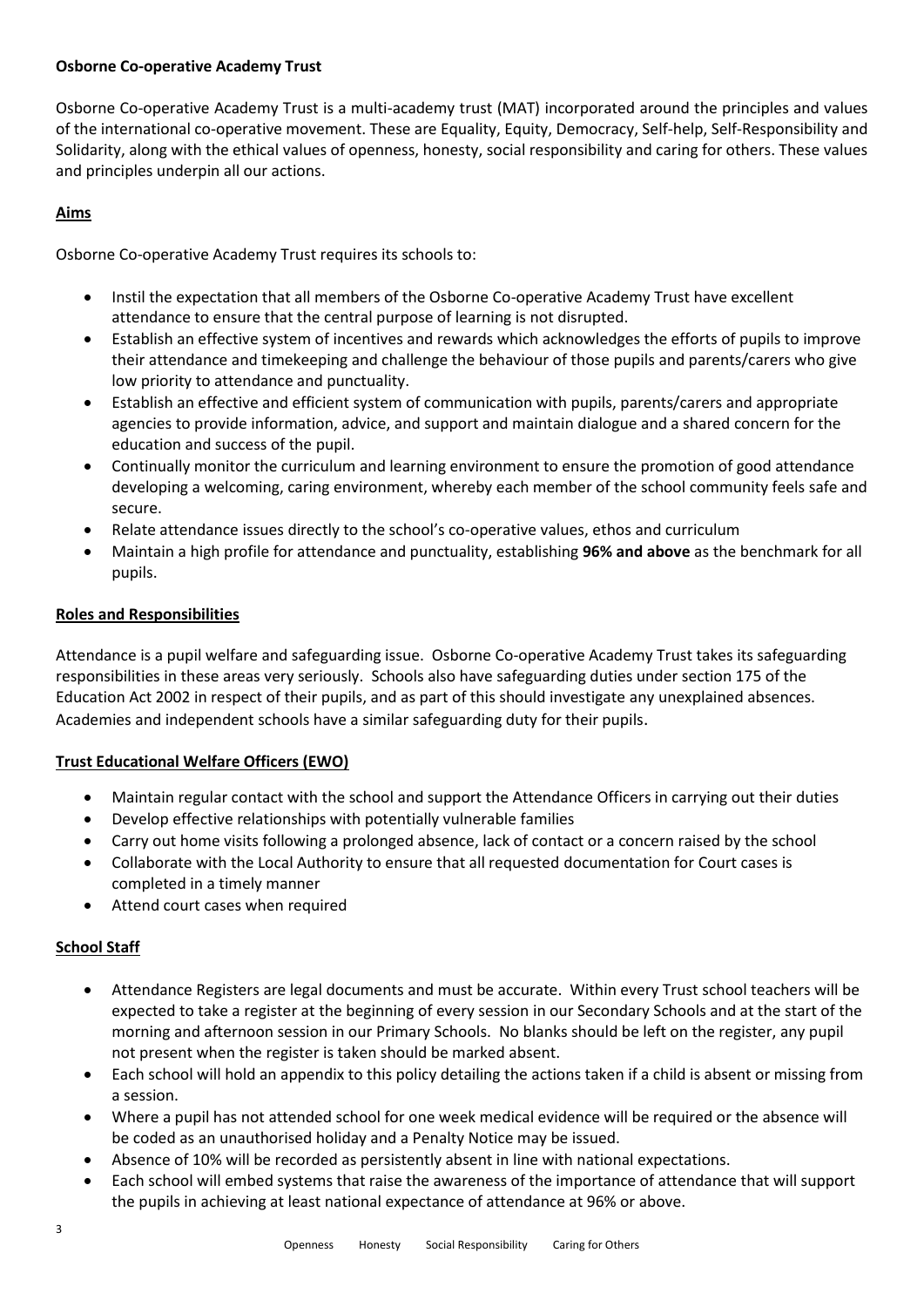Attendance will be monitored closely and reported at half termly meetings of the Local Governing Body and at a Trust Board level through the School on a Page (SOAP.)

# Parents/Carers

Have a responsibility to:

- Understand that they are legally responsible for ensuring their child's regular attendance.
- Ensure their child arrives on time, in school uniform and ready to learn.
- Telephone their child's school on the first day of any absence to explain the reason for absence and give an expected return date. The timing of this phone call will be established in each school's appendix to this policy.
- Provide an up to date contact number and an emergency number that may be used in exceptional circumstances. It is important, that should the need arise, we can contact Parents/Carers without delay.
- Note the dates of public, statutory and internal examination periods. These are usually held in May/June each year. The dates for public examinations cannot be changed for any reason. If the public exams and Statutory Assessment Tests are missed they cannot be retaken during that examination cycle.
- Adhere to government guidance regarding term time holidays (any holiday taken in term time will be unauthorised and may be subject to a penalty notice.)

# **HOLIDAYS IN TERM TIME**

Historically a Headteacher/Head of School had authority to grant leave of absence for the purpose of a family holiday during term time in "special circumstances" for up to 10 school days per year. **This is no longer the case.**

In September 2013 amendments were made to 'The Education (Pupil Registration) (England) Regulations 2006'. As a result of this Headteachers/Heads of School are no longer able to grant any leave of absence during term time unless there are exceptional circumstances.

Osborne Co-operative Academy Trust understands the various reasons for parents/carers taking children on holiday during term time i.e. financial savings, restricted working holidays etc., however these would not be considered exceptional circumstances. Taking your child out of school during term time could be detrimental to your child's educational progress. A pupil who has 10 days absence will only attain 94.7% attendance in the year.

Holidays are not authorised during term time in response to the Government and Thurrock/Essex Authority initiative and has been agreed by Osborne Co-operative Academy Trust Board. Holidays will be recorded as unauthorised absence.

Our schools follow the recommended practice for Government and Thurrock/Essex Authority initiative.

- Parents/Carers take responsibility for ensuring children's regular, uninterrupted school attendance.
- Parents/Carers do not have a legal right to take children out of school on holiday.
- In exceptional circumstances (see below) it may be necessary for planned absence. All such cases should be discussed with the Headteacher/Head of School.
- If leave is taken without authorisation it will be recorded as unauthorised absence, and a Penalty Notice may be issued. This is set by regulation at £60 if paid within 21 days, rising to £120 if paid after 21 days but within 28 days.
- Penalty Notices must be paid in full. Instalment payment is not acceptable.
- If the recipient fails to pay the fine within 28 days the Local Authority will prosecute for the offence to which the Notice applies, save for in very limited circumstances when the Notice may be withdrawn.

# **Exceptional Circumstances**

These are examples of what **MIGHT** be considered to be exceptional circumstances. In all cases, the Headteacher/Head of School will decide this on a case by case basis using this policy for guidance.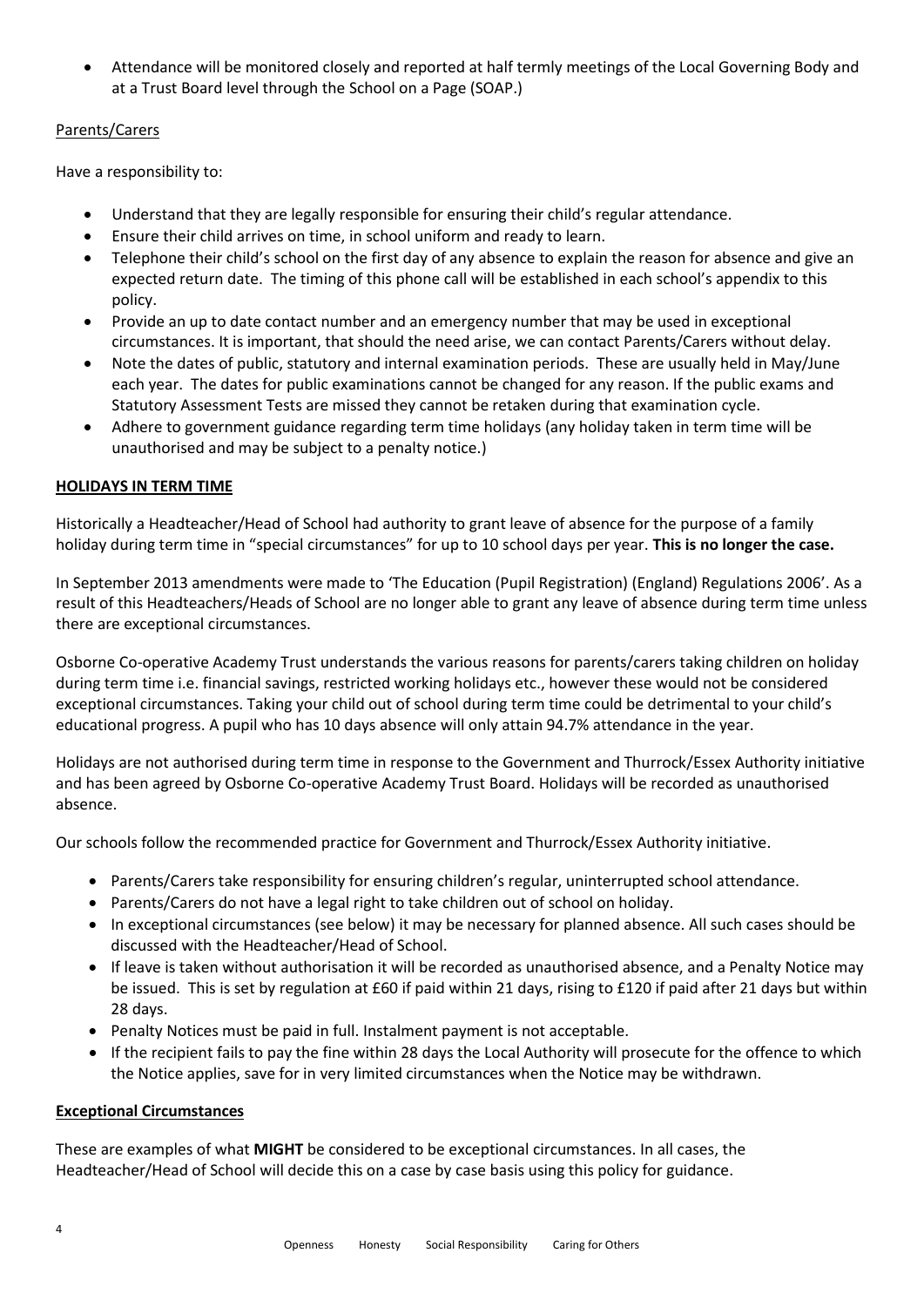- A close relative is terminally ill and the holiday is likely to be the last such holiday.
- Religious observance.
- An agreed educational activity; prestigious performance/audition.

## Leave will not be granted if:

- A holiday has been taken at any point in the pupil's school career.
- A pupil's attendance over the previous 20 week period is less than 96%.
- The period of leave coincides with the start of term, particularly the autumn term when pupils are settling in to their new year group.
- It coincides with tests, exams, SATs or other significant events in the school calendar.
- Pupils are in years 6 or 11.

Leave of absence forms should be obtained from the school office and submitted back to the school at least 5 working days before the first day of intended absence.

A pupil's absence during term time can seriously disrupt learning. Whilst absent they miss the teaching provided and are also less prepared for the subsequent lessons after their return.

# **Punctuality**

Any pupil arriving later than registration should enter school via the main entrance reporting to the school office. If accompanied, a parent/carer should give a reason for the lateness, which will be added to the register. The pupil will then be sent to their classroom. Where persistent lateness gives cause for concern a Penalty Notice may be issued.

Pupils who are consistently late are disrupting not only their own education but also that of others. Arriving late can be embarrassing for the pupil which may then encourage further absence. Good timekeeping is an important life skill which will help our pupils as they move through their school life and out into the wider world.

# **Children Missing in Education**

A registered pupil is deemed to be missing when:

- a) They fail to attend school without any explanation;
- b) The school has been unable to establish the reason, or locate the pupil with any of the contact names at the last known address, or from intelligence from the wider school community; or
- c) The pupil's parents/carers have not provided any information to indicate a change of education provision, unavoidable cause for the pupil's absence or that the pupil is travelling with them whilst in pursuit of their business.

Osborne Co-operative Academy Trust schools will adhere to the guidance set out in 'Thurrock Council Protocol and Procedures' and 'Essex County Council Children Missing from Education Policy' for:

- Children missing education
- Children not in receipt of full time education
- Children missing from a school role

Electronic copies are available at: [www.thurrock.gov.uk/information-for-schools.](http://www.thurrock.gov.uk/information-for-schools) Essex schools will have access to Essex County Council policies via Infolink.

Within each school's appendix actions will be identified for pupils at high risk (if a child is subject to Child Protection Plan, Child in Need Plan or is a Child Looked After. Alternative actions will be identified for pupils who are not deemed to be at high risk in line with the above guidance. However, if at any time the schools have concerns about a pupil's welfare they should refer to the Multi-Agency Safeguarding Hub.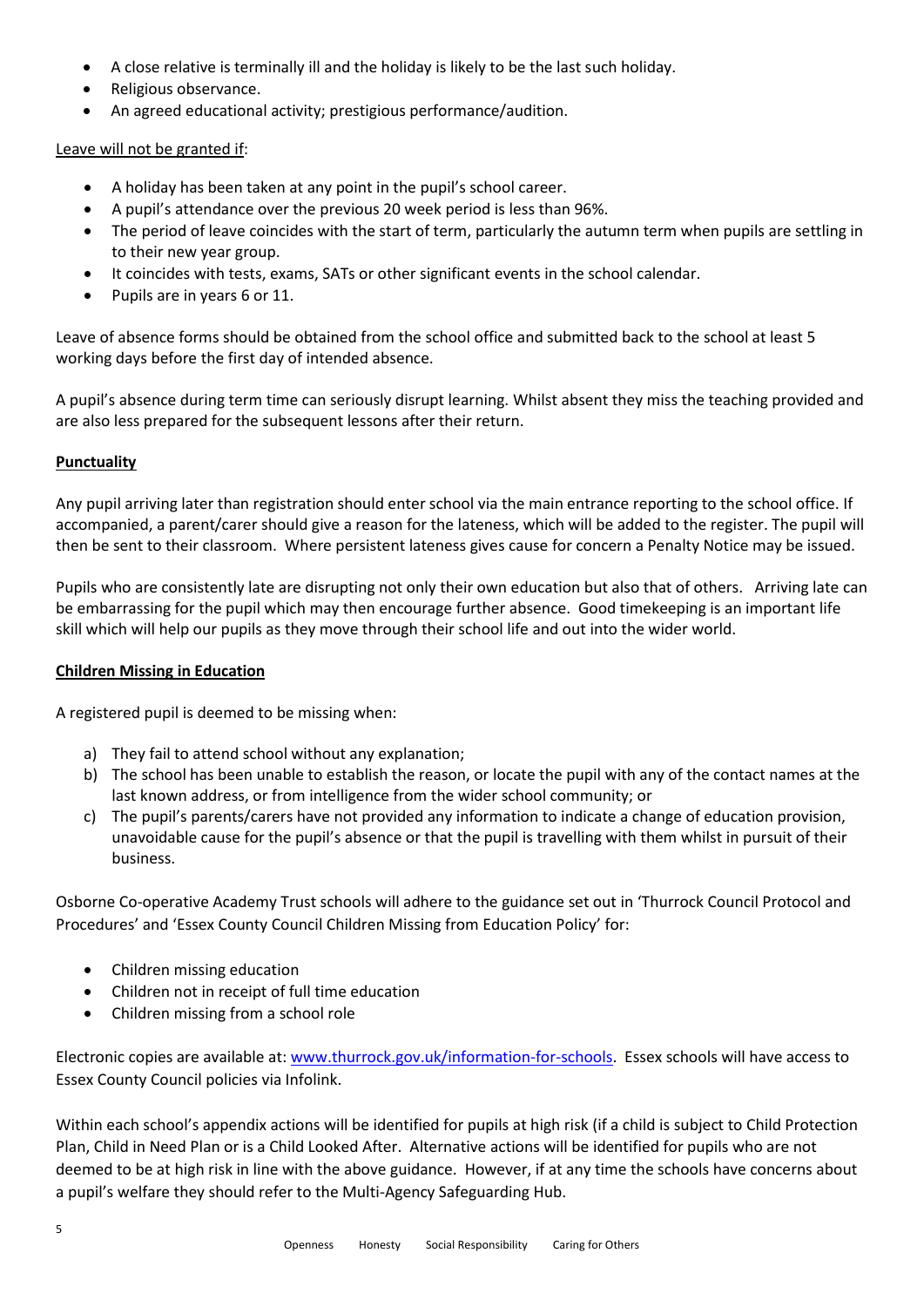## **Pupils missing from school - high risk**

The following actions will be taken by professionals if a child goes missing from a school roll and is considered to be at high risk.

This applies to any child that is:

- subject to a child protection plan
- subject to a child in need plan
- a looked after child

The child's key worker is to be notified within the first 24 hours of the unauthorised absence if no home contact can be made. An immediate Child Missing Education (CME) referral should also be made to the Pupil Tracking and Child Employment Officer, who will arrange for the Local Authority Education Welfare Officer (EWO) to contact the key worker and agree a plan of action.

Where it is suspected or known that a pupil is at potential risk or harm, or where there is information or reason to suspect the pupil has been a victim of criminal activity:

- the Multi-Agency Safeguarding Hub should be notified immediately
- the Education Welfare Service (EWS) will be notified as soon as possible afterwards

## **Pupils missing from school - not high risk**

The following actions will be taken by professionals if a child goes missing from a school roll but the child is not considered to be at high risk.

#### **Days 1 to 5**

Follow first day calling and contact procedures as defined by the school policy. Continuous efforts should be made by the school to make contact with the family, including calling all emergency contacts and home visits.

#### **Days 6 to 10**

Where a pupil has been absent for more than 5 school days, and all efforts to contact the family have been unsuccessful, the school should complete the 'Missing Pupil Checklist - Action for Schools'. This is available from the LA Education Welfare Service (EWS).

If the child remains missing the Pupil Tracking and Child Employment Officer for Thurrock/Essex should be contacted no later than the tenth day of absence to arrange for a referral to be made.

The referral should include all the attempts made by the school to make contact and any other information that the school hold. Schools should continue checks on a daily basis and update us if any further information is obtained.

The Pupil Tracking and Child Employment Officer will link with relevant officers, agencies and local authorities to continue efforts to track and trace the pupil.

#### **Days 11 to 19**

Once a referral has been sent to the Pupil Tracking and Child Employment Officer, schools should continue to make efforts to contact the family and assist the Pupil Tracking and Child Employment Officer and other agencies in the search. If, during this time, the child is located and confirmed to be living outside of a reasonable distance to the school, the LA investigation officer and schools will agree a date from which the pupil may be removed from roll.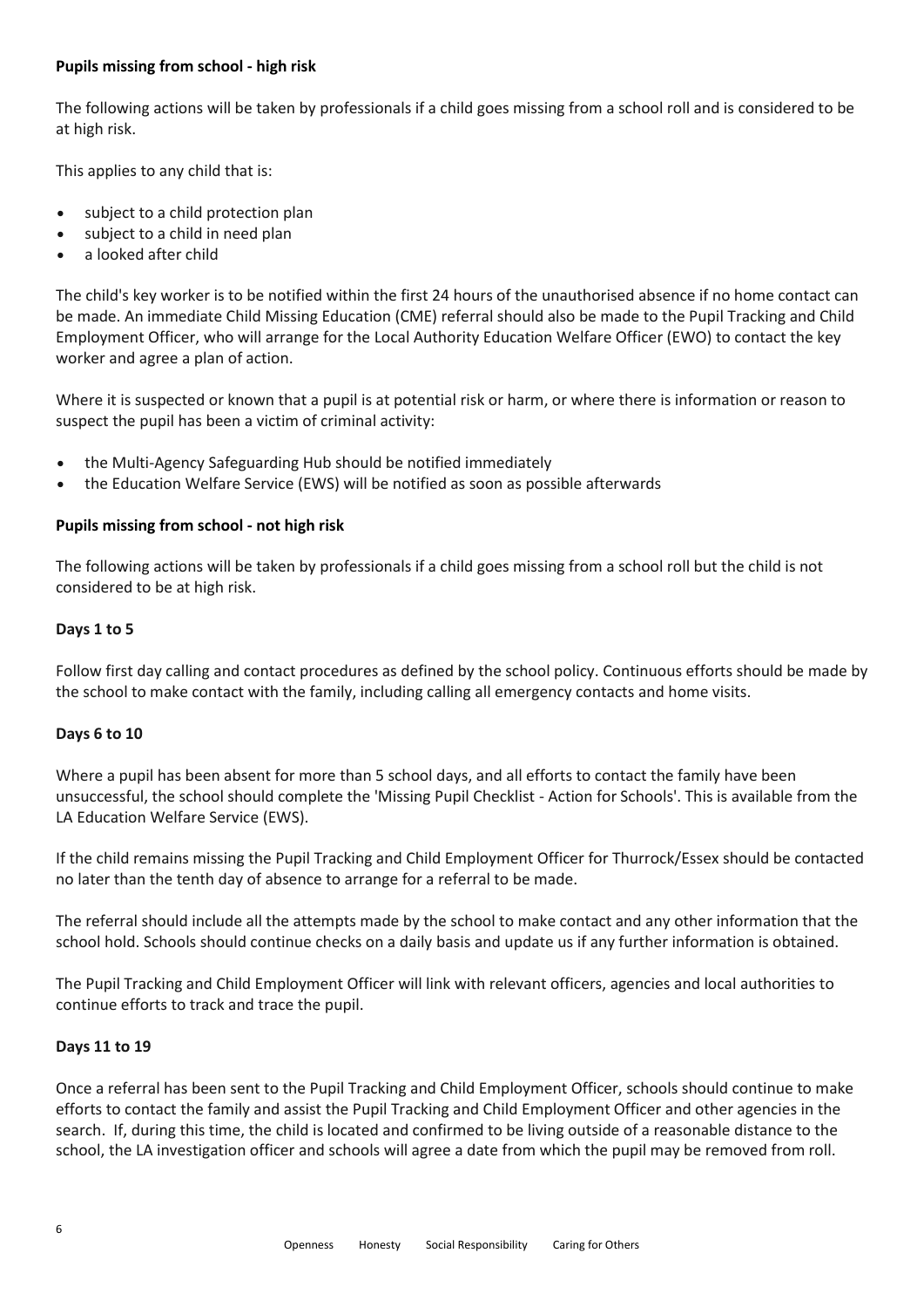#### **Day 20**

After 20 days of unauthorised absence, if the pupil remains a child missing education (CME) and efforts to trace them have been unsuccessful, the EWS will:

- review the situation with the school
- notify the school and other relevant agencies in writing

If the decision is made to remove the child from the school roll, the pupil's records must be uploaded to the 'Lost Pupils' database using the statutory electronic Common Transfer File (CTF).

As CME status may raise child protection issues, if schools believe a child or family has gone missing, the child should remain on the school roll until all enquiries have been completed by the school and EWS. The EWS team, together with the school, must record that they have completed these procedures before deleting them from the register.

Schools cannot remove a pupil from the school roll until reasonable enquiries have been made over a period of at least 4 weeks. If this process has not been followed, schools will be required [by law](http://www.legislation.gov.uk/uksi/2006/1751/contents/made) to reinstate pupils back on their school roll.

Following receipt of a CME referral, if the EWS is able to contact the family via phone and confirm their whereabouts - within a reasonable distance from the school - the case will be referred back to the school as a non-attendance issue and a home visit by EWS will not be necessary.

## **Essex**

The Missing Pupil Checklist is the document used by a school to refer a pupil who is missing from education. If MECES are able to make contact with the family via phone and confirm their whereabouts (which is within a reasonable distance from the school) the case will be referred back to the school as a non-attendance issue and the school may wish to consider referring to MECES for irregular school attendance. If the school have concerns about a pupil's welfare, they should refer for a police welfare check. The role of MECES is not to request police welfare checks where the school has concerns, but to make all necessary checks to attempt to locate the child.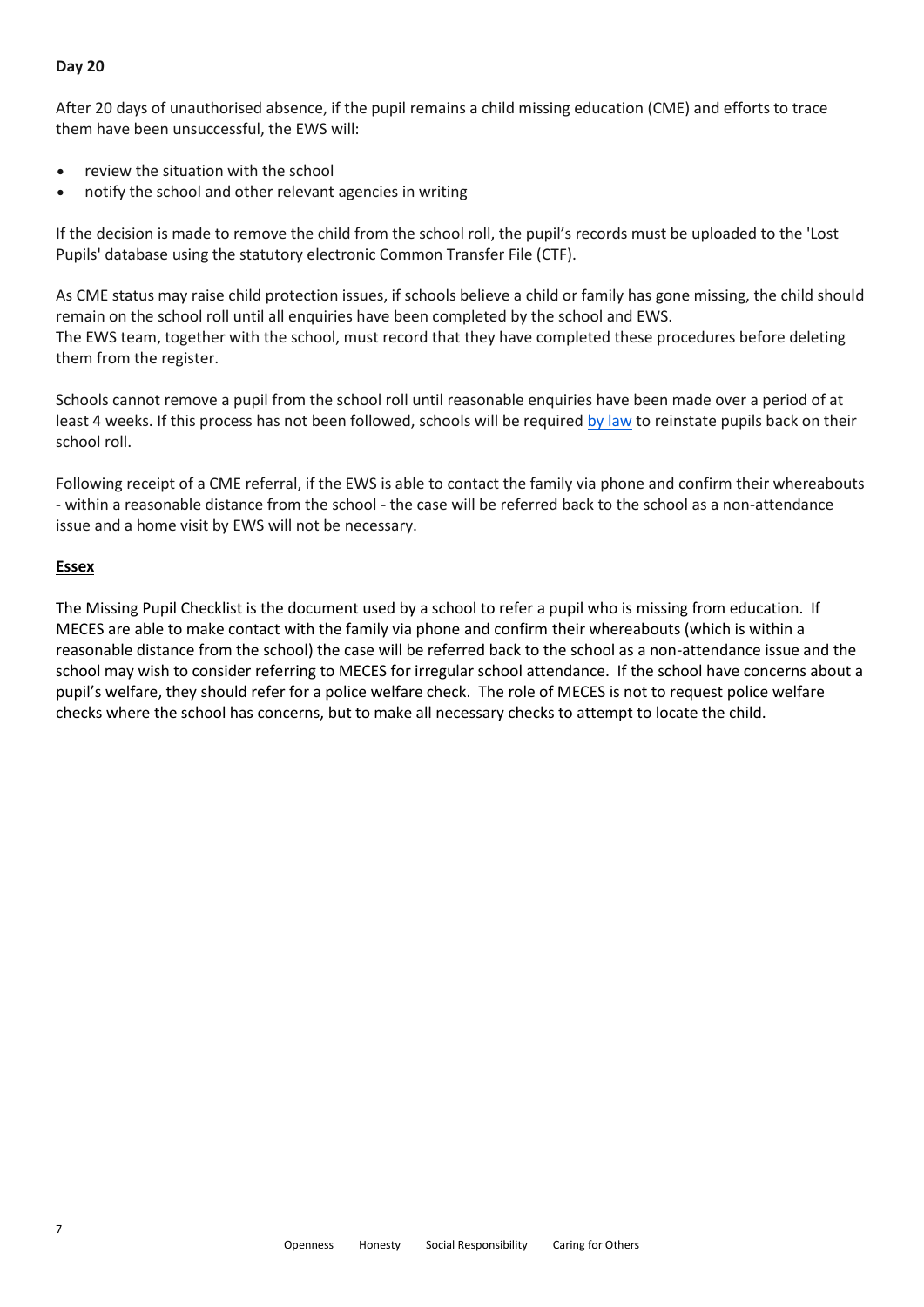## **Thurrock**



#### **Deletions from a School Roll**

The 2006 Pupil Registration Regulations came into force on 1<sup>st</sup> September 2007. These revoke the 1995 regulations and subsequent amendments of 1997 and 2001, but only in England. Two of the significant changes are regulation 5 and regulation 12.

#### *Regulation 5*

*Schools must now put pupils on the admissions register on the first day that the school expects them to attend, not, as previously, when they first attend.*

#### *Regulation 12*

*Schools must provide their local authority with the details of pupils who fail to attend regularly or have ten days of continuous unauthorised absence. It also requires schools to inform their local authority of deletions of compulsory school age pupils as soon as they become aware of the circumstances and before the deletion is made, and the grounds for deletion;*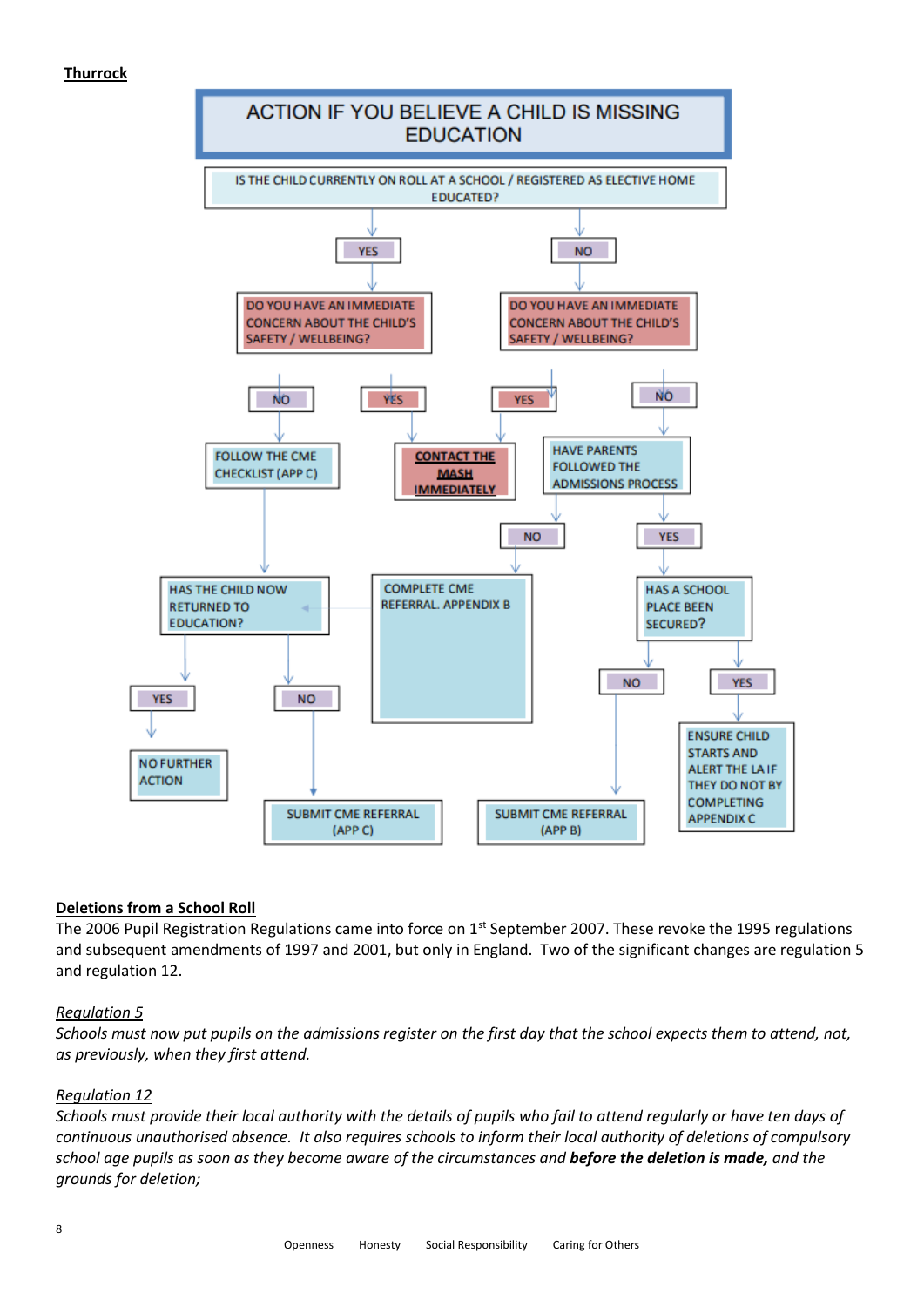- The parent/carer has advised in writing that they are withdrawing their child to electively home educate; the school must inform the EWS via their referral processes.
- A pupil has ceased to attend the school and no longer lives or boards within travelling distance of the school;
- The school medical officer has certified that the pupils' health means they will not return to the school before reaching the end of their compulsory school age.
- A pupil has been detained in pursuance of a final order made by a court for a period of not less than 4 months and the proprietor does not have reasonable grounds to believe that the pupil will return to school at the end of that periods (please refer to the guidance on young offenders in section 10); or
- Permanent exclusion (current practices of informing the Senior Access & Inclusion Officer (SAIO) should be continued)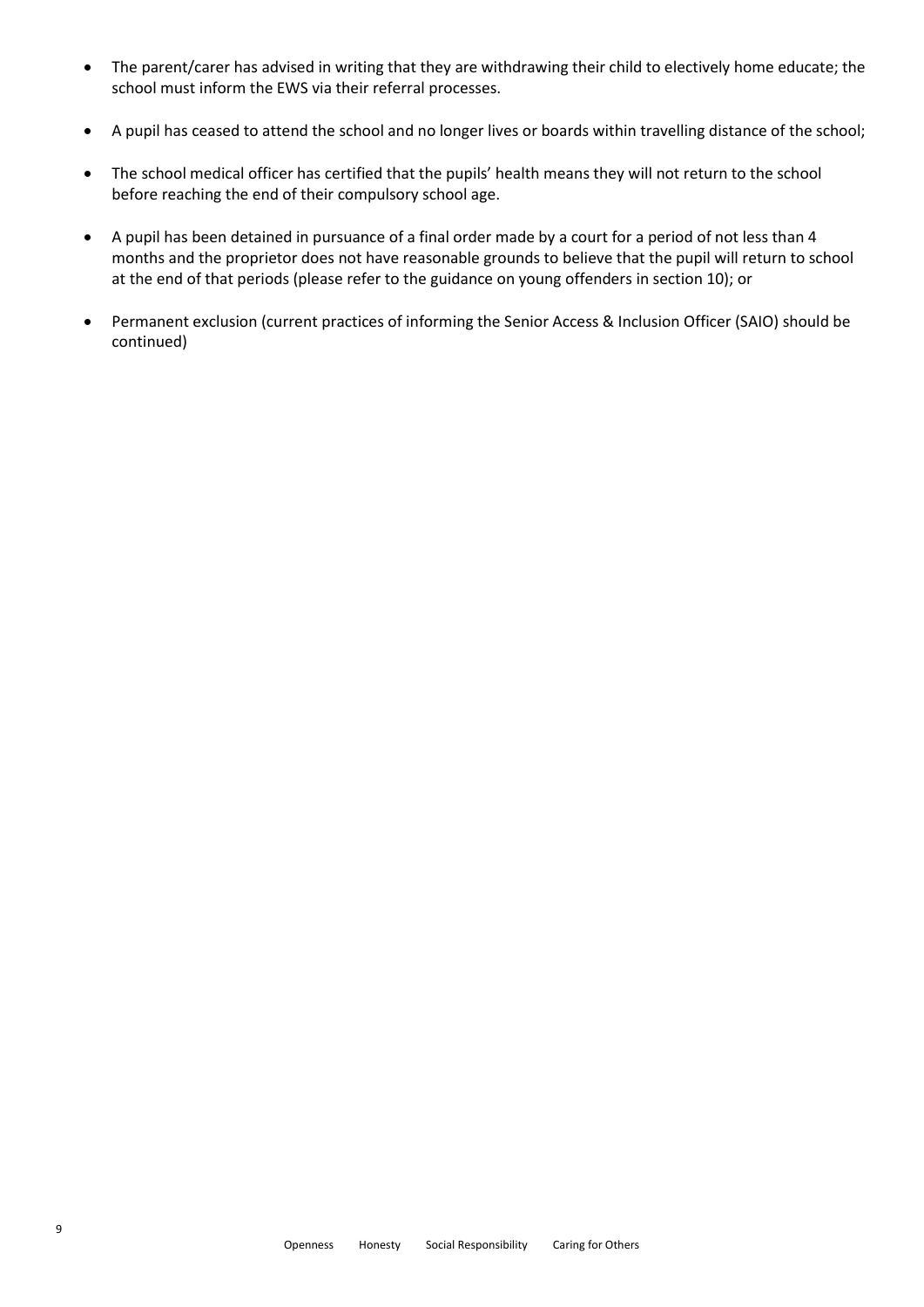# **School will ensure that:**

- Year groups arrive and depart at designated gates at staggered or set times
- Regular communication is available for parent/carers regarding updates to the risk assessment and approach to social distancing whilst on the school site
- Individual risk assessments are completed for pupils previously in the extremely, clinically vulnerable group to enable parent/carers to have confidence in the safety of their child whilst in school
- Support for families is in place from the Trust EWO team for pupil non-attenders
- Provision is in place to help protect wellbeing and mental health of pupils
- They support those pupils suffering with mental ill health, through the provision of an individual support plan to return to school following the national lockdown during the Pandemic
- Provide access to remote education for pupils who are self-isolating, including those who have returned from abroad

# **Parent/Carer will ensure that they:**

- Bring their child to school in a safe and socially distance manner
- Adhere to the drop and collection time given for their child.
- Adhere to the 2m social distancing whilst on school grounds
- Leave the outside area immediately following their child going into class.
- Hand their child-over in an order which will allow social distancing of staff
- Ensure their child has a PCR test when displaying Covid-19 symptoms and that they self-isolate for the ten days
- Follow the government guidance immediately on the confirmation of a positive case of Covid19
- Adhere to [government](https://www.gov.uk/guidance/red-amber-and-green-list-rules-for-entering-england) travel advice when travelling to and from England and must bear in mind the impact on their child's education which may result from any requirement to quarantine or isolate upon return.
- Those arriving from a '[red](https://www.gov.uk/guidance/transport-measures-to-protect-the-uk-from-variant-strains-of-covid-19) list' country, or have transited through one in the past 10 days, must [quarantine](https://www.gov.uk/guidance/booking-and-staying-in-a-quarantine-hotel-when-you-arrive-in-england#exemptions) in a [government-approved](https://www.gov.uk/guidance/booking-and-staying-in-a-quarantine-hotel-when-you-arrive-in-england#exemptions) facility with a parent/carer rather than at home.

# **Exceptional Circumstances**

Following the government guidance on Covid-19 the school considers the following to be exceptional circumstances in relation to school attendance:

If someone starts to display symptoms of COVID-19 whilst onsite (continuous cough, temperature or loss or change in their normal sense of taste or smell) then they should go home and follow the Government guidance for NHS test [and trace.](https://www.nhs.uk/conditions/coronavirus-covid-19/testing-and-tracing/)

If a child or a member of their family starts to display symptoms of COVID-19 (continuous cough, temperature or loss or change in their normal sense of taste or smell) then they should stay at home and follow the Government guidance fo[r NHS test and trace.](https://www.nhs.uk/conditions/coronavirus-covid-19/testing-and-tracing/) The parent/carer must inform the school as soon as possible and provide evidence if available.

If a member of the immediate family is extremely, clinically vulnerable and it is detrimental for the child to leave the family home. (Medical evidence of this decision must be seen by the school) Work will be provided by the school once evidence has been received.

# **Punctuality**

It is essential that all parent/carers adhere to the drop off and pick up times allocated for their child. Late children should go to the main office and communicate through the intercom, NO parent/carers will be permitted into the building at this stage of the pandemic unless in an emergency.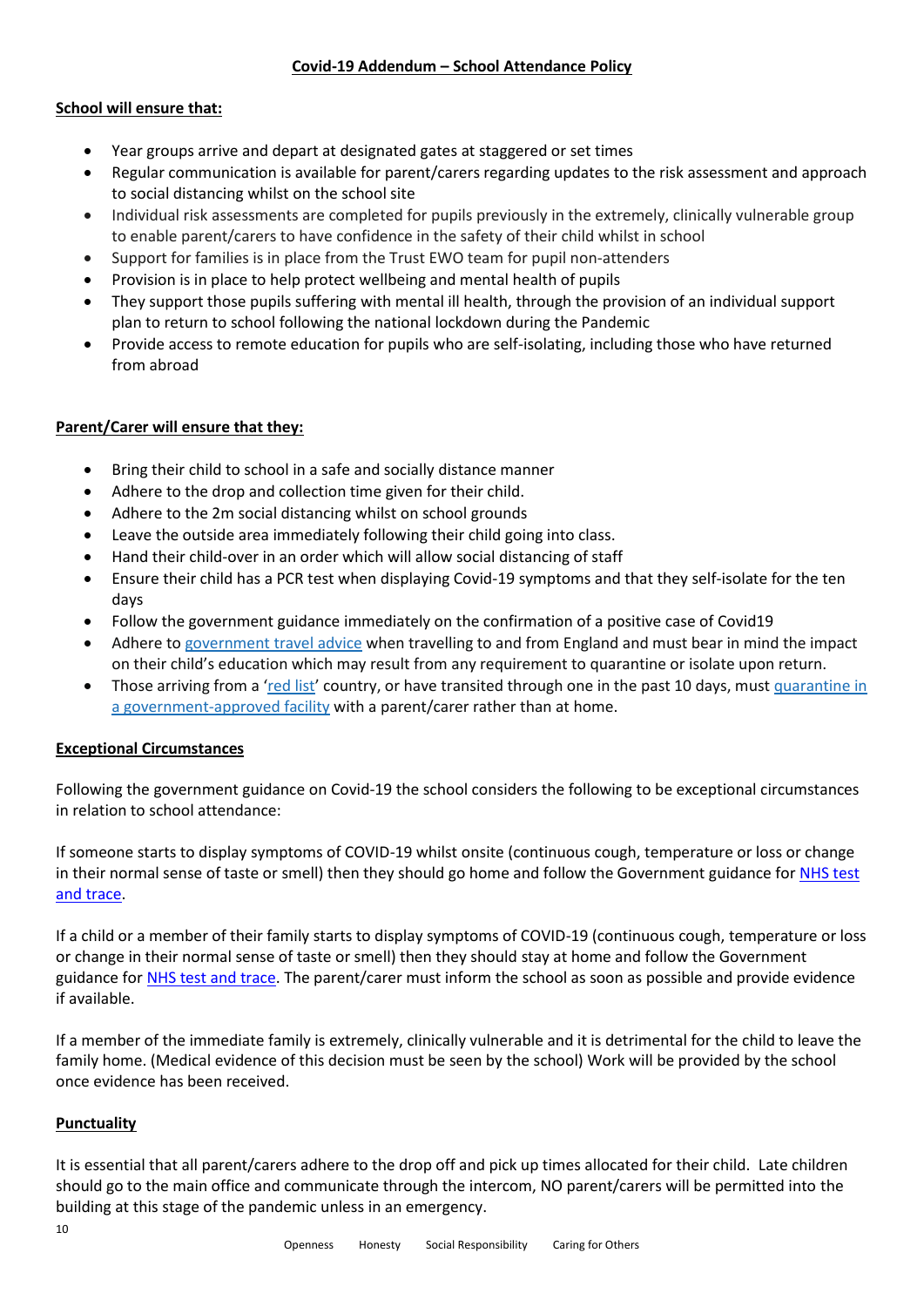## **Children Missing in Education/Home Educating**

Whilst parent/carers have the legal right to withdraw their child from school to choose elective home education, we will always draw the parents/carers attention to the responsibilities that this would include such as the Fair Access Protocol.

The Trust EWO will make contact with the parent/carers to discuss their decision and then complete the Elective Home Education Exit form for the Local Authority and inform the school Leadership Team. No child should be removed from roll until the Local Authority advises the school to do so.

## **Home Visits**

- EWOs will only undertake door step visits, under no circumstance will the EWO enter the home during the pandemic
- Door Step visits will only be undertaken if all other communication avenues have been exhausted.
- EWOs will maintain a 2m social distance from the door, parents/carers and pupils.
- EWO will discuss all confidential information via the telephone with parent/carers.
- EWO will only engage with wellbeing discussions on the door step and follow up confidential items with a phone call where required.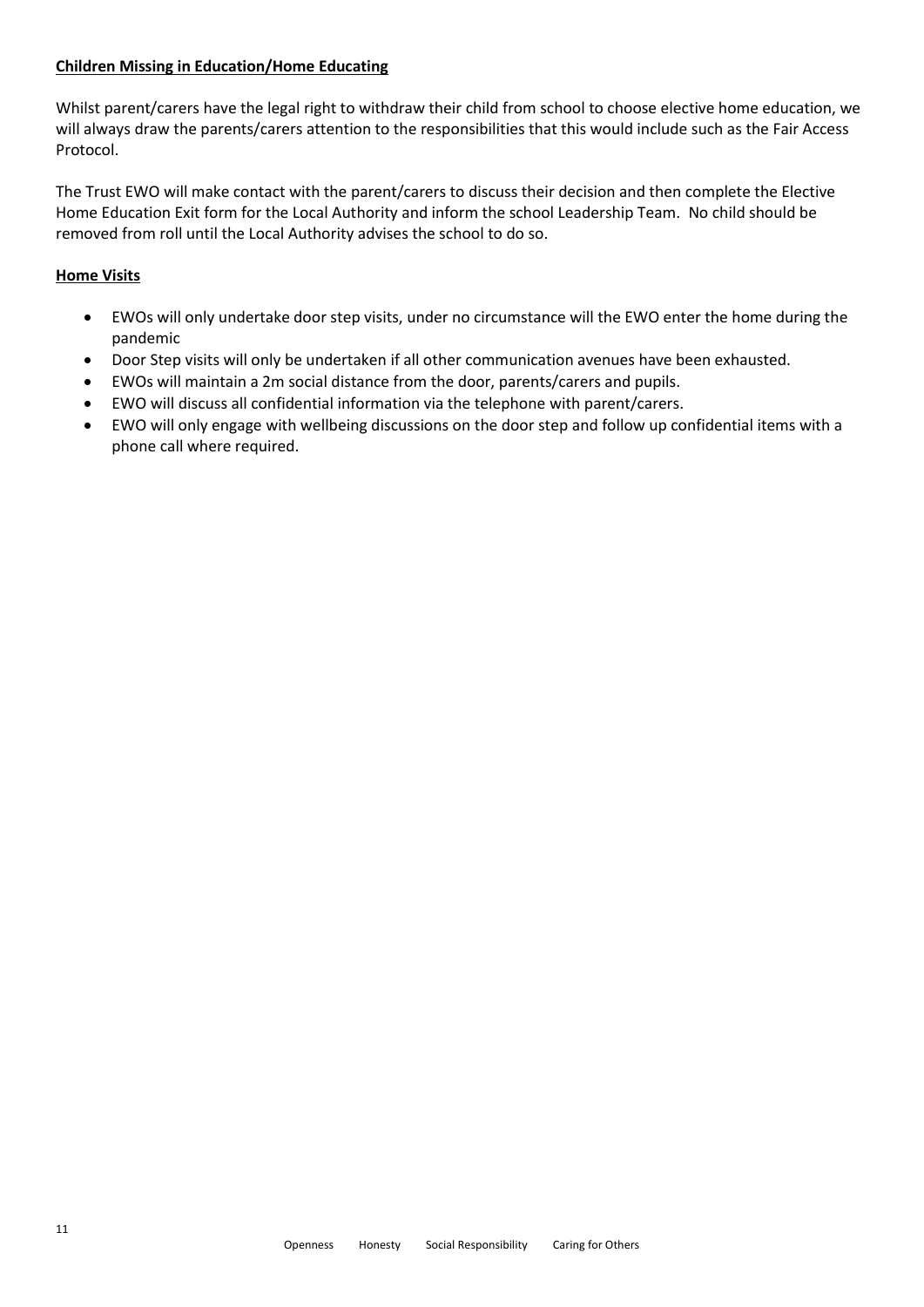

## **Attendance expectations**

From the start of the autumn term 2020 pupil attendance was mandatory and the usual rules on attendance applied, including:

- parents' duty to ensure that their child of compulsory school age attends regularly at the school where the child is a registered pupil
- schools' responsibilities to record attendance and follow up absence
- the ability to issue sanctions, including fixed penalty notices, in line with local authorities' codes of conduct

## **New for 2020 to 2021 – not attending in circumstances related to coronavirus (COVID-19)**

Although school attendance is mandatory from the start of the autumn term 2020, there are some circumstances where pupils cannot attend school due to coronavirus (COVID-19).

To make sure schools record this accurately and consistently, we have made changes to the regulations governing school attendance registers to add a new category of non-attendance – 'not attending in circumstances related to coronavirus (COVID-19)'. This category must only be used to record sessions that take place in the 2020 to 2021 academic year where a pupil does not attend because their travel to, or attendance at, school would be:

- contrary to guidance relating to the incidence or transmission of coronavirus (COVID-19) from Public Health England (PHE) and/or the Department of Health and Social Care (DHSC)
- prohibited by any legislation (or instruments such as statutory directions) relating to the incidence or transmission of coronavirus (COVID-19)

In line with the Secretary of State's expectation that no parent will be penalised for following official public health advice for their child not to attend a given session, this new category of non-attendance will not count as an absence (authorised or unauthorised) for statistical purposes.

#### **Attendance codes**

From the beginning of the new academic year 2020, schools should return to using the attendance and absence codes in use before the outbreak in addition to the new category of 'not attending in circumstances related to coronavirus (COVID-19)':

- Pupils not attending a session who meet the criteria for 'not attending in circumstances related to coronavirus (COVID-19)' should be recorded using code C
- Schools should continue to use code X for non-compulsory school aged pupils who are not expected to attend a session, as they did before the outbreak

#### **Examples in which 'not attending in circumstances related to coronavirus (COVID-19)' could apply**

In line with current legislation, and current guidance from PHE and DHSC, examples are as follows:

- Pupils who are required to self-isolate as they, or a member of their household, has symptoms or confirmed coronavirus (COVID-19)
- Pupils who have symptoms should self-isolate and get a test.

If a pupil tests negative and if they feel well and no longer have symptoms similar to coronavirus (COVID-19), they can stop self-isolating and return to school. If the pupil remains unwell following the test (such as with a different illness), then they should be recorded as code I – illness, as would usually be the case. Code X should only be used up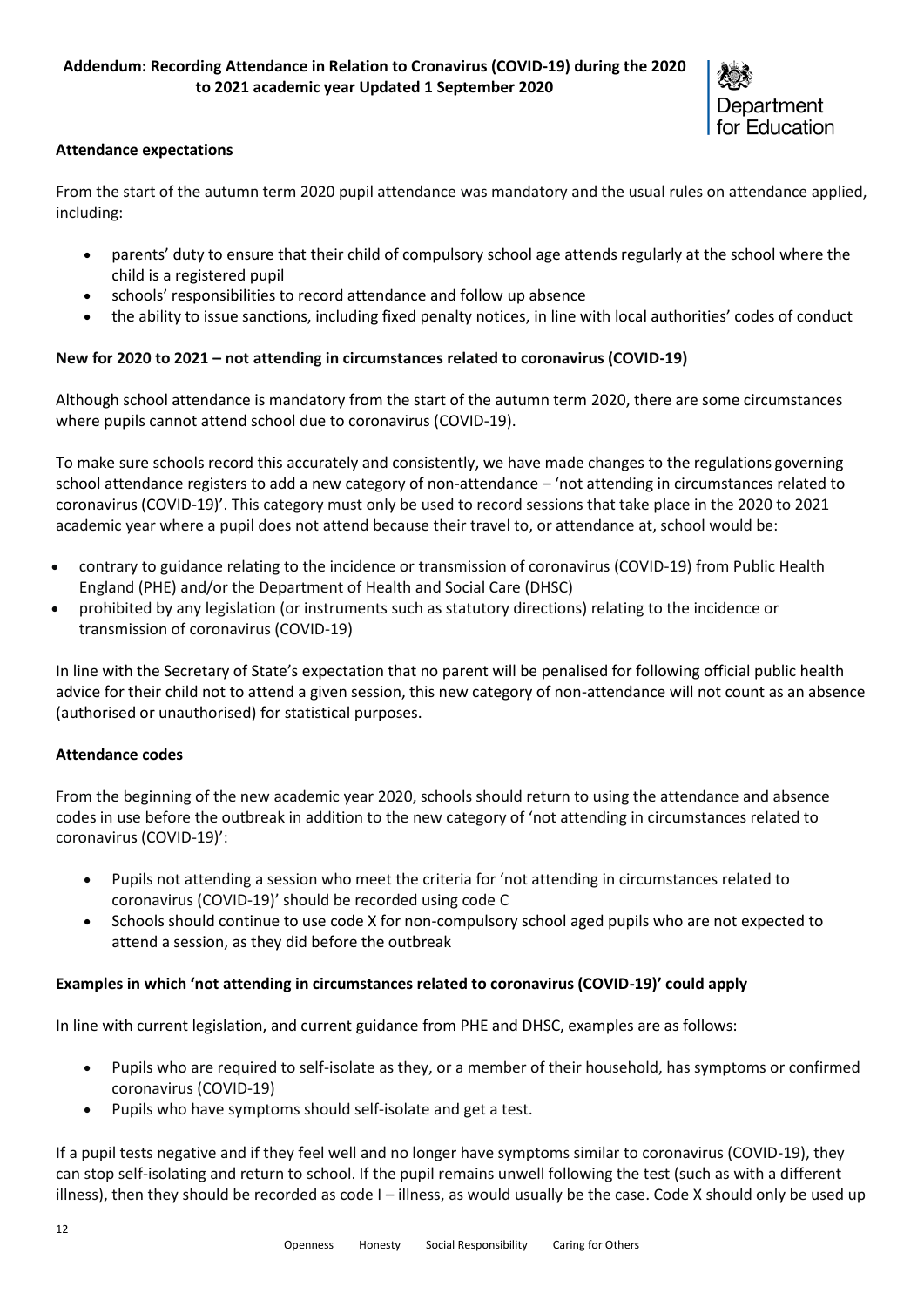until the time of the negative test result. Schools should not retrospectively change the attendance register due to a negative test result.

If a pupil tests positive, they should continue to self-isolate for at least 10 days from the onset of their symptoms. They should only return to school if they do not have symptoms other than a cough or loss of sense of smell or taste (anosmia). This is because a cough or anosmia can last for several weeks once the infection has gone. Code X should be used for the period of self-isolation until the test. After the pupil tests positive they should be recorded as code I (illness) until they are able to return to school.

If someone in the pupil's household has symptoms, the household should self-isolate and the member of their household should get a test. If the member of the household tests negative, the pupil can stop self-isolating and can return to school. Code X should only be used up until the time of the negative test result when the pupil can return to school. If the household member tests positive, the pupil should continue self-isolating for the full 14 days from when the member of their household first had symptoms. Code X should be used during this period.

In all cases of self-isolation, schools should ask parents to inform them immediately about the outcome of a test.

Schools should not require evidence of negative test results or other medical evidence before admitting children or welcoming them back after a period of self-isolation.

# **Pupils who are required to self-isolate because they are a close contact of someone who has symptoms or confirmed coronavirus (COVID-19)**

Pupils may not have symptoms themselves but may be required to self-isolate if they are a close contact of someone with coronavirus (COVID-19). The NHS test and [trace](https://www.gov.uk/guidance/nhs-test-and-trace-how-it-works#people-who-have-had-close-contact-with-someone-who-has-coronavirus) guidance states that a person should self-isolate for 14 days if they have had recent close contact with a person who has tested positive for coronavirus (COVID-19). In the event of a confirmed coronavirus (COVID-19) case in the school community, the local health protection team will provide advice on who this applies to, advising them to self-isolate for 14 days since they were last in close contact with the person that has tested positive when they were infectious. Code X should be used for these pupils during this period.

# **Pupils who are required by legislation to self-isolate as part of a period of quarantine**

As usual, parents should plan their holidays within school breaks and avoid seeking permission to take their children out of school during term time. Families should also consider that their child may need to self-isolate following trips overseas that require a period of quarantine. If a pupil is required to be in quarantine on arrival in, or return to, the UK, code X should be used in the register.

# **Pupils who are clinically extremely vulnerable in a future local lockdown scenario only**

Shielding advice for all adults and children paused on 1 August 2020. This means that even the small number of pupils who will remain on the shielded patient list can return to school, as can those who have family members who are shielding. If in the future, rates of the disease rise in local areas, children still on the shielding list (or family members still on the shielding list) from that area, and that area only, may be contacted by the government and advised to stay at home and shield during the period where rates remain high. Families will receive a letter if they are required to shield again that parents will be able to share with the school. Non-attendance in accordance with guidance from PHE or the DHSC should be recorded as code X.

Schools should contact parents of pupils who are shielding when measures in the local area are lifted and shielding is paused again, to set out the expectation that they can return to school. Code X should not be used for sessions after the pupil has been advised to return to school.

#### **Local lockdown**

If rates of the disease rise locally, schools may need to prevent some pupils from attending. Schools should follow PHE or DHSC guidance on what measures are necessary in the event of local lockdown. Where attendance is to be